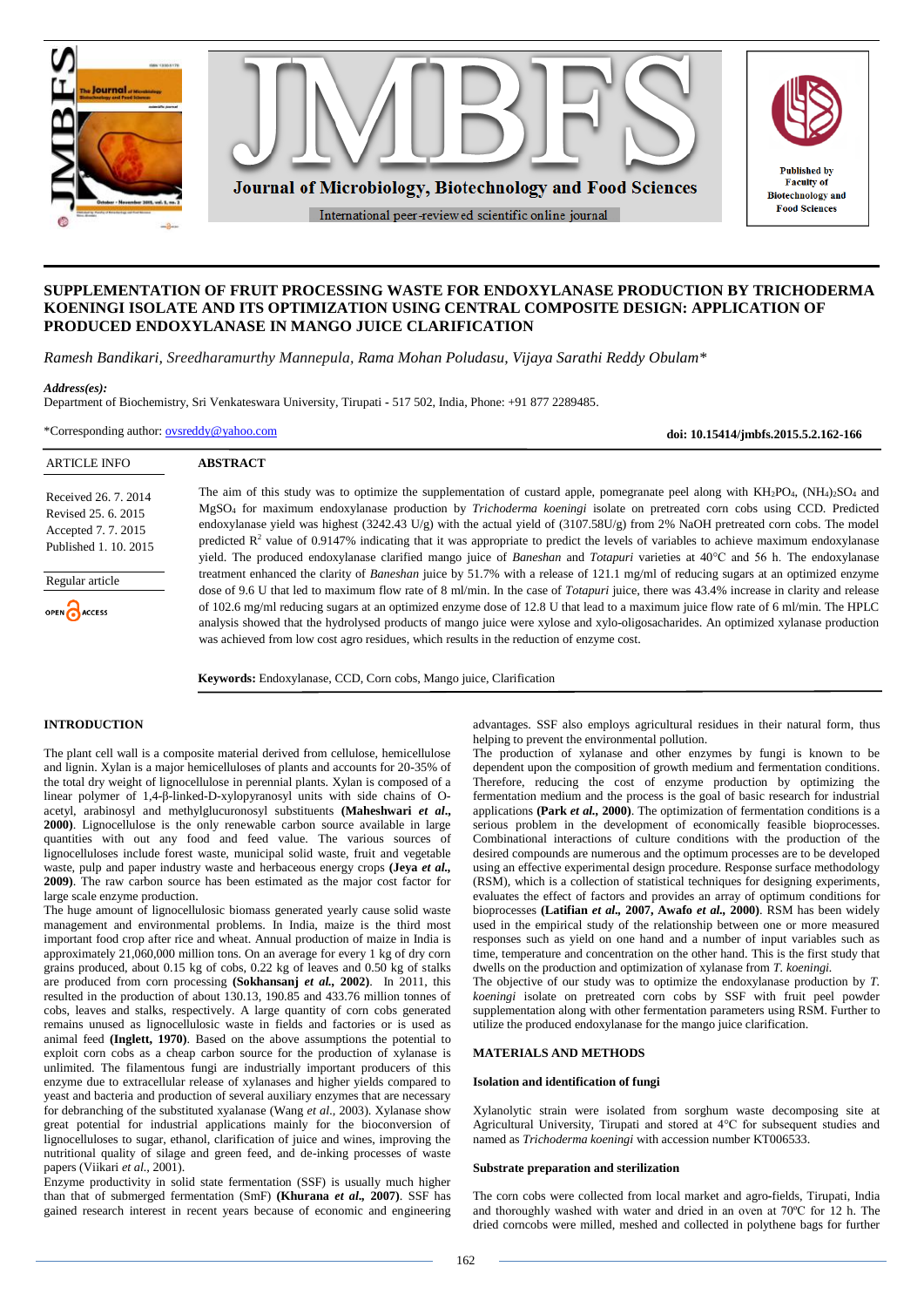analysis. The corn cob**-**powder (2.0 g) was pretreated sequentially with 10.0 ml of aqueous 2% NaOH (w/w), at 90ºC for 90 min. The liquid and solid hydrolysates were separated for further experiments.

### **Fruit peel powder preparation**

The processed custard apple and pomegranate peels were collected and oven dried at 50-60ºC for 8 h. Dried peels were finely grounded and milled to a particle size of 40 BS (British Standard) mesh in an Apex mill. The fruit peel powders were stored in polythene bags for further analysis.

#### **Analysis of proximate composition of fruit peels**

The components (cellulose, hemicellulose and lignin) of pretreated and untreated substrates were analyzed according to the procedures of **Goering and Van Soest (1970)**. Total dry matter, moisture, ash content, crude fibre, crude fat and crude protein were determined by the procedures of **AOAC (1990)** methods. Total carbohydrate content was determined by the method of **Dubios** *et al.* **(1956)**.

## **Spore propagation and inoculum preparation**

Spores of the *T. koeningi* were propagated on PDA (Himedia, India) slants at room temperature for 5 days and harvested with sterile distilled water containing 0.1% (w/v) Tween 80. The spore suspension was passed through a 0.5 mm sieve to eliminate mycelia and media components. The spore numbers were estimated by Romanowska *et al.* (2006). Ten percent (v/v) of spore suspension  $(1\times10^8)$ spore/ml) was used as inoculum for SSF process.

#### **Production of xylanase by SSF**

SSF was carried out in Erlenmeyer conical flasks (250 ml) that contained pretreated corncobs as a carbon source (5 g) and basal medium composition of (g/l): KH<sub>2</sub>PO<sub>4</sub>, 2.0; (NH<sub>4</sub>)<sub>2</sub>SO<sub>4</sub>, 1.4; CaCl<sub>2</sub> 2H<sub>2</sub>O, 0.3; MgSO<sub>4</sub>7H<sub>2</sub>O, 0.3; urea, 0.3; Proteose peptone, 0.25; Yeast extract, 0.2; and trace metal solution, 1ml [FeSO<sub>4</sub>7H<sub>2</sub>O, 5; MnSO<sub>4</sub>7H<sub>2</sub>O, 5.6; ZnSO<sub>4</sub>7H<sub>2</sub>O, 3.34; CoCl<sub>2</sub>2H<sub>2</sub>O, 2 mg/l], Tween 80, 1 ml. Prior to sterilization at 121ºC for 20 min, the initial pH of the medium was adjusted to 5.5. The culture medium was then inoculated with a spore suspension (2.0 ml) of 4 day**-**old culture grown on glucose pre**-**cultured medium  $(\%; w/v)$ ; (glucose, 1.5; yeast extract, 0.4; K<sub>2</sub>HPO<sub>4</sub>, 0.2; MgSO<sub>4</sub>7H<sub>2</sub>O, 0.1; pH 7.0). The moisture content in each flask was adjusted and maintained to 60% by incubating the flask in a water saturated atmosphere at 30ºC for 5 days in an incubator. Thereafter, the enzyme was extracted by adding 50 ml of sodium citrate buffer (50 mM, pH 6.0) to the flasks and mild shaking on a rotary shaker at 30ºC for 20 min. The slurry was filtered through a muslin cloth and centrifuged at  $10,000 \times g$  for 10 min. The supernatant was stored at 4°C as crude enzyme solution for further analysis.

## **Enzyme assays**

Xylanase activity in cell free supernatant was determined according to the method of **Bailey (1992)**. Amount of reducing sugars liberated in the DNS method was determined by measuring absorbance at 540 nm in a UV-vis spectrophotometer using xylose as standard (Miller, 1959). One unit (IU) of xylanase activity was defined as the amount of enzyme that produced 1 µmol of xylose equivalent per min in the assay conditions. Cellulase activity (FPase, CMCase and endoglucanase) was determined by similar method using 1% (w/v) corresponding substrate and D-glucose as standard. The controls without either enzyme or substrate were run simultaneously.

#### **Experimental design for the optimization of xylanase production**

The experimental design and statistical analysis were performed according to the RSM using Design**-**expert 8.0.6.1 (Stat**-**Ease, USA) version software. Analysis of variance (ANOVA) and response surface plots were generated using Designexpert 8.0.6.1. Central composite design (CCD) for five variables and three levels each with four concentric point combinations was used to find the optimum custard apple, pomegranate peel,  $KH_2PO_4$ ,  $(NH_4)_2SO_4$  and  $MgSO_4$  for the xylanase production (U/gds). RSM makes it possible to represent independent process parameters in quantitative form **(Box, 1960)**.

$$
Y = b_0 + \Sigma b_i X_i \Sigma b_{ii} X_i^2 + \Sigma b_{ij} X_i X_j
$$

Where Y is the predicted response (xylanase),  $b_0$  is the response function,  $X_i$  and  $X_i$  are experimental coded variables, respectively. These coded variables are related to uncoded variables according to the following equation (2).

$$
X_i = \frac{2(a_i - b_i)}{d_i}
$$

Where a<sup>i</sup> is the variable value in actual units of the *i*th observations, bi is the mean of highest and the lowest variables, value of  $a_i$  and  $d_i$  is the difference between the highest and lowest variable value of ai. A regression model containing 5 linear (X<sub>i</sub>), 5 quadratic (X<sub>i</sub><sup>2</sup>), 10 interaction (X<sub>i</sub>X<sub>i</sub>) and b<sub>0</sub> block term used. The overall second order polynomial mathematical relationship of the response Y and the five variables, i.e. custard apple peel, pomegranate peel ,  $KH<sub>2</sub>PO<sub>4</sub>$ , (NH<sub>4</sub>)<sub>2</sub>SO<sub>4</sub> and MgSO<sub>4</sub> can be approximated by the quadratic Eq. (3).

 $Y = b_0 + b_1X_1 + b_2X_2 + b_3X_3 + b_4X_4 + b_5X_5 + b_{11}X_1^2 + b_{22}X_2^2 + b_{33}X_3^2 + b_{44}X_4^2 +$  $b_{55}X_5^2 + b_{12}X_1X_2 + b_{13}X_1X_3 + b_{14}X_1X_4 + b_{15}X_1X_5 + b_{23}X_2X_3 + b_{24}X_2X_4 + b_{25}X_2X_5 +$  $b_{34}X_3X_4 + b_{35}X_3X_5 + b_{45}X_4X_5$ 

The experimental design for the variables, i.e. custard apple peel (3**-**8 g/l), pomegranate peel (2-6 g/l), KH<sub>2</sub>PO<sub>4</sub> (1-3 g/l), (NH<sub>4</sub>)<sub>2</sub>SO<sub>4</sub> (5-10 g/l) and MgSO<sub>4</sub> (2**-**6 g/l) were taken for measuring the enzyme activity. The design was applied for selection range of each variable (minimum and maximum), total of 50 experiments were designed by the model and performed. The design consisted of  $2<sup>5</sup>$  CCD factorial points having eight replicates at the central point and ten axial points (*α*). Optimized values of five independent variables for maximum activities were determined using a numerical optimization package of Designexpert 8.0.6.

#### **Mango juice extraction**

*Baneshan and Totapuri* mango varieties were collected from local market and washed in hot water and fruit juices were prepared by removing peel and seed manually. The maceration of fruit is done by using a blender. Minimum amount of water was added to facilitate the maceration process as well as to help extract more juice. The maceration process was repeated four times to get a smoothtextured puree.

### **Optimization of mango juice clarification**

Mango juice of the two varieties was treated with xylanase in different doses of 3, 6, 9 and 12 U at optimized temperature and time. At the end of the xylanase treatment, the enzyme in the sample was inactivated by heating the suspension at 90°C for 2 min. the treated juices were centrifuged at 3000×g for 10 min and the supernatant was collected. The juice clarification (50 ml) was carried out at 35, 40, 45 and 50°C by recording transmittance at 650 nm taking distilled water 2 ml of sample after every 4 to 52 h. Percentage (%) clarification of mango juice was calculated as

(%) Clarification =  $X_t$  **-**  $X_c$  /  $X_c \times 100$  ( $X_t$  = Transmittance of test;  $X_c$  = Transmittance of control)

## **Filterability and clarity**

The centrifuged juice was tested by filtering 2 ml of juice clarified by different enzyme dose through a filter paper (Whatman No. 1) and comparing its value by flow rate of control. The clarity of the juice obtained was determined by measuring the absorbance at a wavelength of 660 nm using UV**-**Vis spectrophotometer using distilled water as reference.

#### **Reducing sugars and total titratable acidity**

Reducing sugars released after the enzymatic treatment were determined through **Bailey (1992)** method using DNS reagent **(Miller, 1959)**. The total titratable acidity was determined by titrating 15 ml of diluted juice (20:80; distilled water) with 0.1 N NaOH. The acidity value was calculated as malic acid equivalent.

### **HPLC analysis of xylanase treated mango juice (sugars)**

<sup>2</sup> + Σ b<sub>ij</sub>X<sub>i</sub>X<sub>i</sub> (1) oligosaccharides (xylobiose, (1) xylotriose, xylotetraose, xylopentaose and The mango juices were analyzed on a Dionex DX**-**600 series liquid chromatograph (HPLC) for the quantification of sugars. The HPLC system consisted of an AS50 auto injector, degassing module, GS50 gradient pump, LC30 chromatography oven and UV detector. Chromatographic separation was achieved using a  $250 \times 4$  mm Aminex HPX-87C column (Milford). Gradient separations were carried out using aqueous 0.05% (v/v) phosphoric acid (pH 2**-** 2.3) and water: acetonitrile (10:90) as the A and B solvents, respectively. Additional parameters were: injection volume, 25 μl, column temperature, 30ºC, flow rate, 1 ml/min and detection wavelength at 210 nm. The xylose and xyloxylohexaose) were eluted out with their gradients. For detection of sugars Refractive Index (RI) detector was used. Their retention time was compared with the external standards.

## **RESULTS**

The cost of an enzyme is one of the main factors determining the economics of a process, to overcome this problem by optimization of fermentation medium is a good method. The proximate analysis of fruit waste is presented in Table 1. The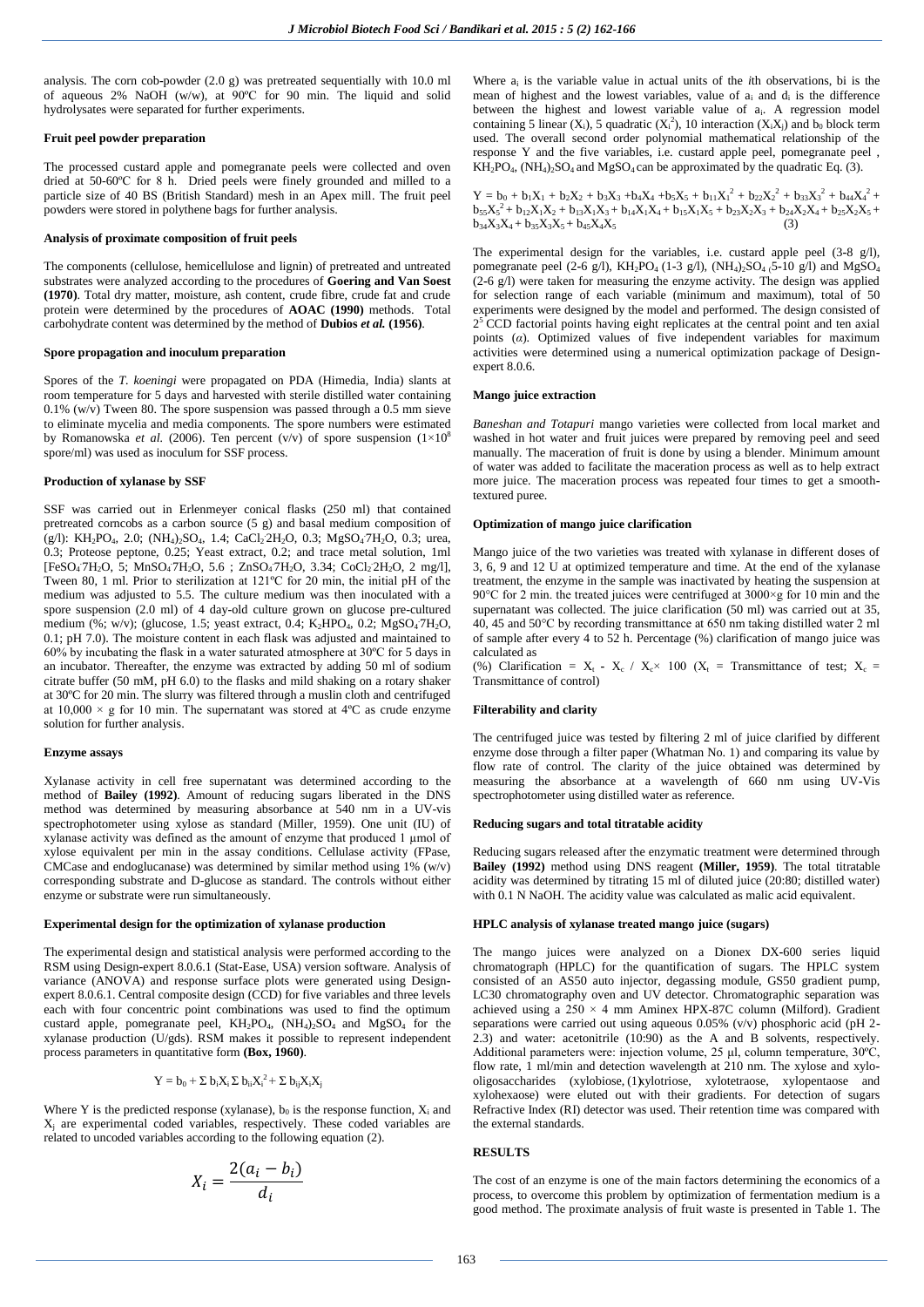total carbohydrate content is higher in custard apple compared to pomegranate peel due to the higher cellulosic content of custard apple. The untreated corn cobs were composed of a cellulose  $(42.8\pm0.06)$ , hemicellulose  $(37.2\pm0.3)$ , lignin (5.9 $\pm$ 0.5), protein (3.79 $\pm$ 0.2), moisture (7.0 $\pm$ 0.4) and ash (7.1 $\pm$ 0.2). Whereas

pretreated corn cobs contained cellulose  $(40.4\pm0.1)$ , hemicelluloses  $(21.9\pm0.3)$ , lignin (2.56±0.4, protein (4.17±0.3), moisture (4.8±1.4) and ash (9.8±0.8) as studied previously **(Ramesh** *et al.,* **2014)**.

| <b>Table 1</b> Proximate analysis and composition of fruit peels (Based on dry weight basis %) |  |  |  |
|------------------------------------------------------------------------------------------------|--|--|--|
|------------------------------------------------------------------------------------------------|--|--|--|

| Substrates         | Moisture        | Ash             | Crude<br>protein | Crude<br>fiber | <b>Crude fat</b> | Total<br>carbohydrates |
|--------------------|-----------------|-----------------|------------------|----------------|------------------|------------------------|
| Custard apple peel | $93.2 \pm 0.02$ | $1.22 \pm 0.02$ | $1.06 \pm 0.04$  | $3.49\pm0.05$  | $0.7 \pm 0.06$   | $19.3 \pm 0.04$        |
| Pomegranate peel   | $82.4 \pm 0.03$ | $4.3 \pm 0.06$  | $2.36\pm0.07$    | $440\pm0.06$   | $0.9 \pm 0.02$   | $16.47\pm0.03$         |

**Note:** The experiments were performed in triplicate.

The enzyme profile revealed that the fungi produced endoxylanase and no cellulase. Hence endoxylanase was further evaluated for mango juice processing. An economical process is required for bulk production and industrial application. Hence, a statistical method is used for enhanced production of endoxylanase by *T. koeningi* under SSF using corn cobs with supplementation of fruit peel as a cost effective substrate.

#### **Optimization of endoxylanase production by using CCD**

The SSF was carried out according to the experimental design model for 5 days. In order to increase the enzyme production by fungi in SSF, the medium was supplemented with different medium ingredients. In the present study five variables such as custard apple peel, pomegranate peel,  $KH_2PO_4$ ,  $(NH_4)_2SO_4$  and MgSO4 were optimized through the statistical design experiments. Actual and coded levels of variables along with response variables for CCD for the optimization of medium components are presented in Table S1. The CCD was employed to analyze the interactive effect of these parameters and to arrive at an optimum parameter.

In a RSM based approach, the CCD is used for optimization of endoxylanase production by conducting 50 experimental runs with different combinations of the five factors. On the basis of quadratic polynomial equation of response model (Eq.1), the present data not only explains the optimum conditions for enzyme activity but also showed combined effect of independent variables such as custard apple peel, pomegranate peel,  $KH_2PO_4$ ,  $(NH_4)_2SO_4$  and  $MgSO_4$ concentration on endoxylanase activity. The experimental responses along with predicted response calculated from the regression equation (Eq. 4) for each run are shown in Table S2.

The data was analyzed by multiple regression analysis, and the regression coefficients were determined. A second order polynomial equation (Eq.3) was derived to represent the endoxylanase production as a function of independent variables tested.

 $Y = 1847.93 + 219.55X_1 + 198.37X_2 + 88.49X_3 + 69.72X_4 + 47.11X_5$  $151.16X_1^2 - 164.86X_2^2 - 159.64X_3^2 - 216.30X_4^2 - 259.70X_5^2 - 45.16X_1X_2 +$  $55.84X_1X_3 + 18.03X_1X_4 + 93.66X_1X_5 - 30.28X_2X_3 + 18.34X_2X_4 + 48.91X_2X_5$  $+30.47X_3X_4 +18.66X_3X_5 + 1.78X_4X_5$  (4)

Where Y = Predicted response (xylanase, U/gds),  $X_1, X_2, X_3, X_4$  and  $X_5$  are coded values of independent variables such as custard apple peel (g/l), Pomegranate peel (g/l),  $KH_2PO_4$  (g/l),  $(NH_4)_2SO_4$  (g/l) and  $MgSO_4$  (g/l), respectively.

The high value of 219.55 for linear coefficient of custard apple peel (Eq.4) illustrates the significant, positive effect of variable on the endoxylanase activity. The high value of 198.37 for linear coefficient of pomegranate peel shows the positive effect of variable on the enzyme activity. Linear coefficient indicates the enzyme activity increased with custard apple and pomegranate peel than MgSO4 concentration, indicated less MgSO4 is required. The low ranged linear coefficient of other variables demonstrates an increase in enzyme activity, with raises of these variables initially in the ranged assay. The low ranged coefficient for variables indicates the existence of maximum activity to a point; beyond that the entire variable had an inhibitory effect on enzyme activity.

ANOVA is important in determining the adequacy and significance of the quadratic model. Statistical testing of the model was undertaken by means of Fisher's statistical test for ANOVA using Design-expert software and the results are presented in Table S3. The value of coefficient  $\mathbb{R}^2$  is 0.9147, which indicated that model could explain 91.47% of variability and unable to explain only 9.53% of the total variation. This unexplained value of response was presented in terms of residual errors in the ANOVA Table S3.

The closer the value of  $\mathbb{R}^2$  to 1 indicate the better correlation between the observed and predicted values. A lower value for the coefficient of variation 9.41% clearly indicate high degree of precision and higher reliability of the experimental values. Table 4 also gives the *P* values of each of the variables and their quadratic and interaction terms. The significance of individual variables can be evaluated from their *P* values, the more significant terms having a lower *P* value. Values of "Prob  $> F$ " less than 0.05 indicate model terms are significant. In this case A, B, AE, CE, BD  $A^2$ ,  $B^2$ ,  $C^2$ ,  $D^2$ ,  $E^2$  are significant model terms. Values greater than 0.10 indicate the model terms are not significant (Designexpert, 2013). The natural logarithm (ln) of the residual  $SS$  (sum of square)

against  $\lambda$  is one, dip suddenly with a minimum in the region of the best optimum value 0.99. The data do not require a transformation, as current value of confidence interval it contains  $(\lambda)$  is very close to the optimum value. The model shows the minimum and maximum confidence interval value with 0.39 and 1.63 respectively (Figure S1).

# **Effect of custard apple peel and MgSO<sup>4</sup> on endoxylanase production**

The production of xylanase was significantly influenced by the custard apple peel (P<0.005) and the custard apple peel (*P*<0.005)in interaction terms. The custard apple peel  $(P<0.005)$  and MgSO<sub>4</sub> were  $(P<0.005)$  significant in terms of squard terms. The negative interactive coefficient (Eq.4) suggests that decreasing the level increases the enzyme activity while custard apple peel at 5.5 g/l. The Figure S2 shows optimal xylanase activity (3242.43 U/gds) could be obtained when the MgSO<sup>4</sup> concentration in the range of 5 to 6 g/l. The remaining varialbles at their optimal level support the enzyme production. Increasing or decreasing the MgSO<sup>4</sup> leads to decreasing the enzyme activity due to unstability of the enzyme activity at different MgSO<sub>4</sub> concentration.

# **Effect of pomegranate peel and (NH4)2SO<sup>4</sup> on endoxylanase production**

The endoxylanase production was influenced by the pomegranate peel in linear term ( $P < 0.005$ ) as well as ( $NH<sub>4</sub>$ )<sub>2</sub>SO<sub>4</sub> ( $P < 0.005$ ) and pomegranate peel ( $P < 0.005$ ) in squared terms. There is significant interaction (*P*<0.05) between these two parameters to obtain optimal enzyme activity. The Figure S3 showed that the maximum endoxylanase activity could be obtained when the pomegranate peel was at 4 g/l and the concentration of  $(NH_4)_{2}SO_4$  at 8 g/l. The positive interaction coefficient of these variables (Eq.4) on the endoxylanase activity is a function of these variables observed by keeping other variables at fixed level which indicated that the higher level of both gave a smaller response. The maximum enzyme activity was 1783.56 U/gds.

# **Effect of KH2PO4 and MgSO<sup>4</sup> on endoxylanase production**

The enzyme production was influenced by the  $KH_2PO_4$  in linear term ( $P > 0.05$ ) and  $MgSO_4$  ( $P>0.05$ ) though their individual  $P$  value is not significant. However, both  $KH_2PO_4$  and  $MgSO_4$  ( $P<0.005$ ) are having significant squared terms and they showed significant interaction between these two variables should influence on the endoxylanase production (Table 4). The positive interactive coefficient (Eq.4) of these two variables suggested that the enzyme activity was significantly influenced by these variables by fixing other variables at their fixed levels. The Figure S4 showed that optimal xylanase activity could be obtained when the  $KH_2PO_4$  was in the range of 1 to 2 g/l, and the MgSO<sub>4</sub> levels between 3 to 4 g/l, at the optimal level of 2.0. The maximum yield of enzyme activity was 1946.08 U/gds.

#### **Model validation**

The competence of the model was validated by performing a total three verification experiments within the experimental range as given in Table S4. The data of the validation runs were also statistically analyzed to find out the correlation between observed actual and predicted values. The experimental and predicted coefficient of correlation  $(R^2)$  value was found to be 0.9263 indicating that the group of experimental values is in good agreement with that of predicted showing the exactness of the model.

## **Optimization of mango juice clarification**

The range of temperature chosen to determine the effect of time and temperature on mango juice clarification was 35 to 50°C. Maximum amount of juice clarification was observed at 40°C and 56 h, juice gave 43.4% increase in clarity in case of *Totapuri*. The juice from *Baneshan* after treating with endoxylanase showed maximum clarity at 40°C and 56 h, juice was found to be 51.7% clear (Figure 1). Reducing sugars were found to increase with time and then became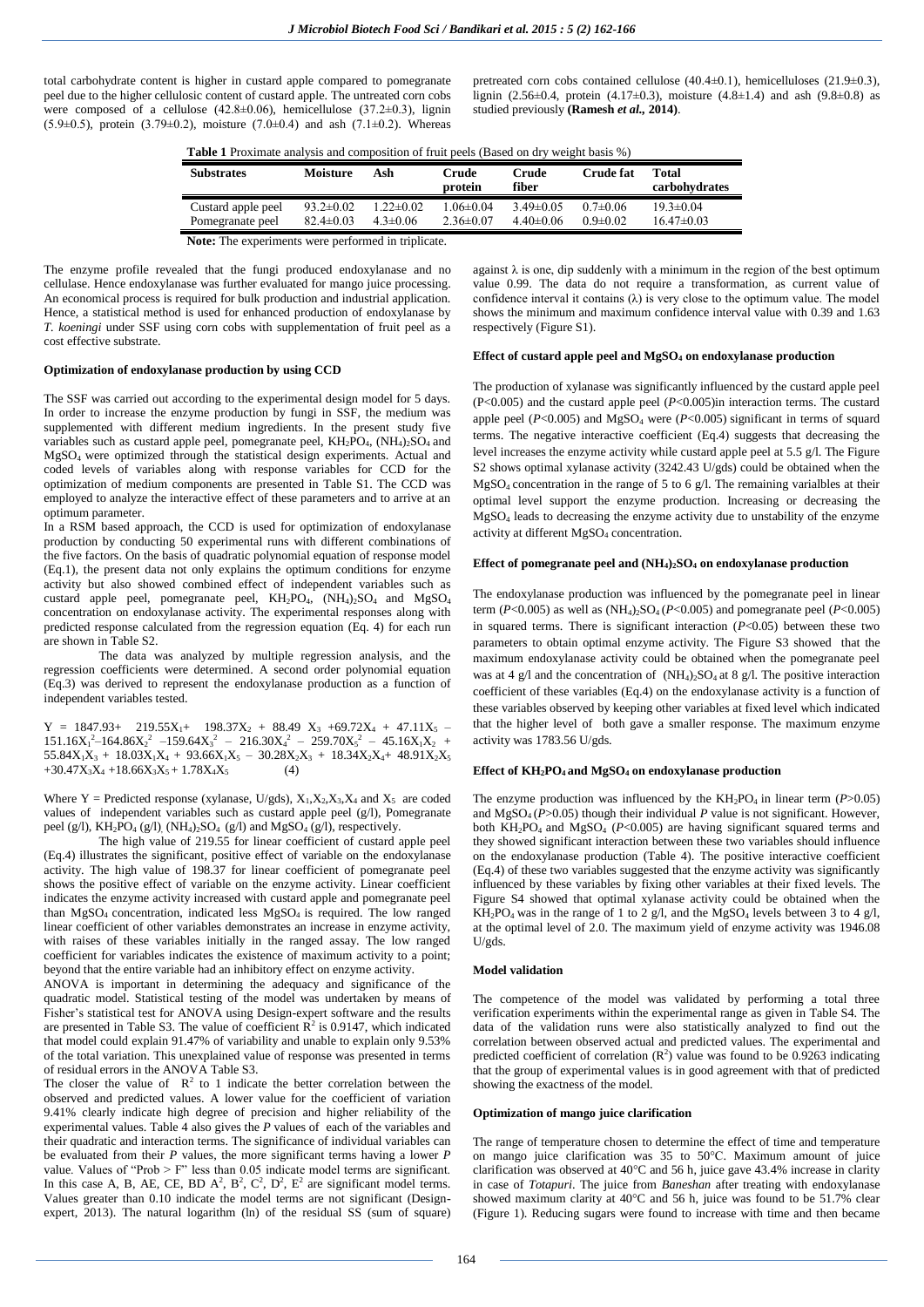constant. In case of *Totapuri* the value of reducing sugars was maximum 84 mg/ml in untreated juice and 102.6 mg/ml in enzyme treated juice at 56 h after this time they became constant. In case of *Baneshan* juice treated with enzyme the maximum reducing sugars were formed at 52 h, with concentration 121.1 mg/ml while that of untreated juice it was only 98.3 mg/ml (Figure 2).

The enzyme dose was optimized to be 9.0 U for *Baneshan* juice with maximum flow rate of 8 ml/min and 12.0 U with maximum flow rate of 6 ml/min for *Totapuri* juice (Figure 3).



**Figure 1** Optimization of endoxylanase incubation time on mango juice clarification.



**Figure 2** Optimization of endoxylanase incubation time on mango juice reducing sugars.



**Figure 3** Optimization of endoxylanase dose on mango juice clarification.

#### **Clarification of mango juices by endoxylanase**

The clarified *Baneshan* and *Totapuri* juice products were quantified by the HPLC. The Figure 4 and 5 shows the quantification of released products of xylooligosaccharides [RT**-**9.5 xylose (2.0 mg/ml), RT**-**7.5 xylobiose (1..3 mg/ml), RT**-**6.3 xylotriose (0.6 mg/ml), RT**-**9.8 xylohexaose (0.3 mg/ml) and (RT**-**9.3 xylose (2.6 mg/ml), RT**-**7.9 xylobiose (2.0 mg/ml), RT**-**6.6 xylotriose (1.1 mg/ml), RT**-**9.9 xylohexaose (0.6 mg/ml)]. Up to 56 h incubation maximum sugars were observed, but beyond 56 h there was constant amount of sugars due to the availability or incomplete clarification of juices.



products (RT**-**9.5 xylose, RT**-**7.5 xylobiose, RT**-**6.3 xylotriose, RT**-**9.8 xylohexaose)





**Figure 5** HPLC chromatogram showing endoxylanase treated *Baneshan* juice products.

(RT**-**9.5 xylose, RT**-**7.5 xylobiose, RT**-**6.3 xylotriose, RT**-**9.8 xylohexaose

# **DISCUSSION**

The production of endoxylanase by *T. koeningi* has been studied in this laboratory. Corn cob is the central part of maize commonly disposed in open or burnt, leading to its non usability as well as causing environmental concern. Therefore it will be of interest to use corn cob for chemical and biological processing to obtain end products with added values at very low price **(Kumar** *et al.,* **2010)**. The optimization was done with the supplementation of custard apple peel, pomegranate peel,  $KH_2PO_4$ ,  $(NH_4)_2SO_4$  and  $MgSO_4$ . This particular fungus is of interest because it produces a high amount of endoxylanase in SSF compare to other *Trichoderma* sp*.* Earlier we have reported the optimization of conditions for increased xylanase production using co-cultures of *T. koeningi* and *Sclertium rolfsii* (Ramesh and Reddy, 2013). The optimization of xylanase production process often presents a situation, in which several variables need to be considered and yet the relative importance of each is still not known. In this study the variables, custard apple peel and pomegranate peel powder concentrations with their interactive KH<sub>2</sub>PO<sub>4</sub>, (NH<sub>4</sub>)<sub>2</sub>SO<sub>4</sub> and MgSO<sub>4</sub> nutrients had the most important effects on xylanase production. Increasing the custard apple peel and decreasing MgSO<sub>4</sub> in the SSF process, increased the xylanase activity. Indeed, for fermentation we propose reducing the chemical carbon and use the natural organic decomposed peel powder in the fermentation, since these variables were significant in case of pomegranate peel and  $(NH<sub>4</sub>)<sub>2</sub>SO<sub>4</sub>$  were positive interaction on xylanase production and gave maximum production of 1783.56 U/gds. The variables  $KH_2PO_4$  and  $(NH_4)_2SO_4$  were proportional to endoxylanase production, but MgSO<sup>4</sup> was inversely proportional to production of endoxylanase.

The endoxylanase activity obtained in this study was compared with reference data for similar species. A detailed analysis of xylanase production by *T. aurantiacus* using beet juice was carried out by Grajek *et al.* (1987) but 26 times less xylanase activity was observed. **Biswas** *et al***. (1988)** studied the production of xylanase using wheat bran and sugar cane bagasse in solid medium with *Aspergillus ochraceus* and found that the bagasse gave lower yields than the wheat bran. From their results it can be concluded that the xylanase activity of several fungal species is directly related to the composition of the culture medium, cultivation conditions and to the recovery of the enzyme from the medium. The utilization of solid lignocellulosic substrates for large**-**scale xylanase production has proved economically viable. However, the development of SSF process with high productivity requires a set of controlled variables for *T. koeningi*.

The efficacy of xylanase was studied on juice enrichment of apples (*Malus domestica*), pineapples (*Ananas comosus L.*) and tomatos (*Lycopersicum esculentum*). The treatment with xylanase led to an increase juice yield by 23.53 (apple), 10.78 (pineapple) and 20.78% (tomato) as well as having a significant effect on juice clarity by an increase of % transmittance of 22.20, 19.80 and